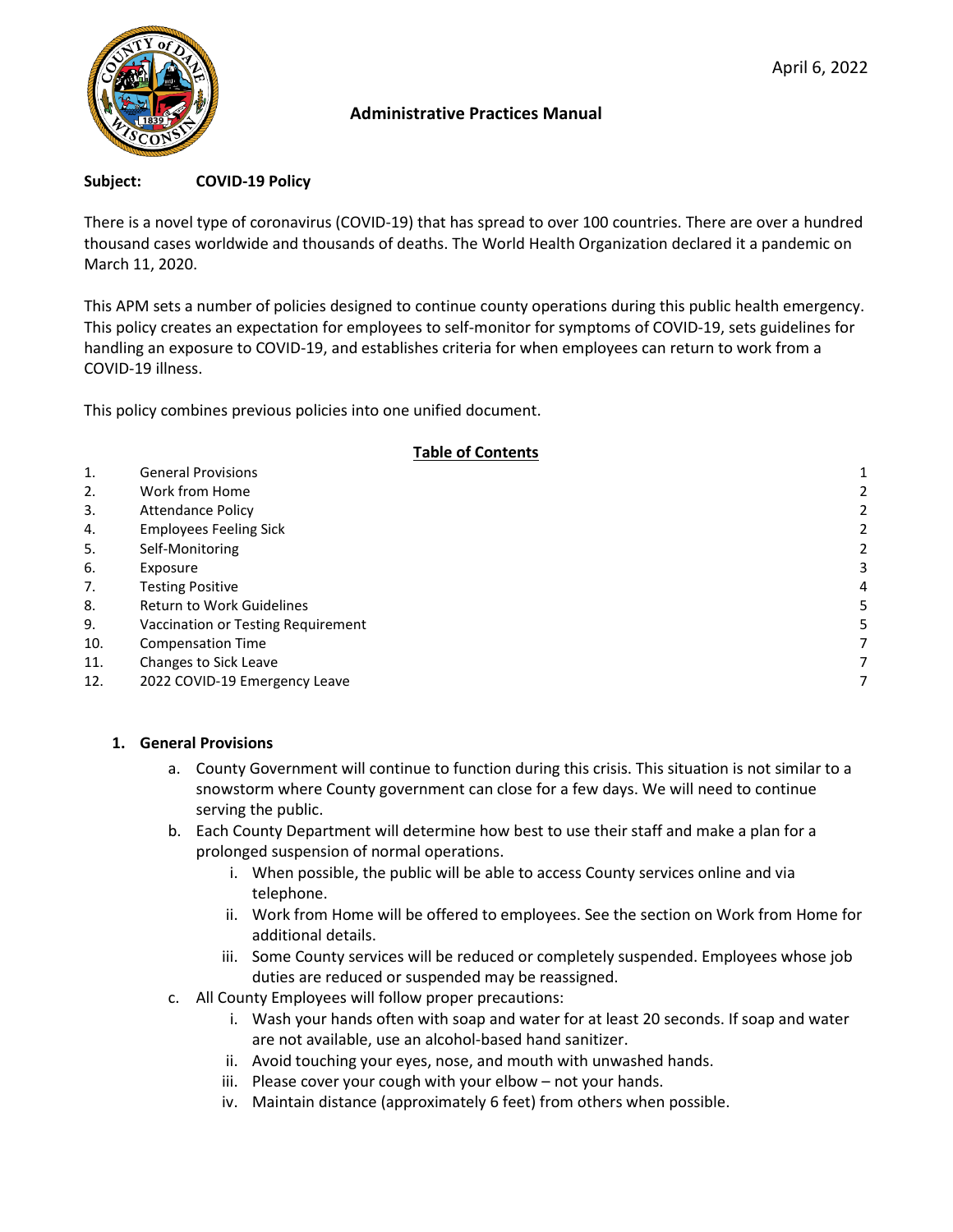# **Administrative Practices Manual**

COVID-19 Policy

- v. Clean and disinfect frequently touched objects. Encourage employees to clean and disinfect their workstation. While Facilities Management will be focusing on disinfecting common surfaces, additional cleaning can help.
- vi. If space permits, work at least six feet from others. If you have an office, keep your door closed.

#### <span id="page-1-0"></span>**2. Work from Home**

- a. All Work From Home is to comply with the County's Telecommuting Policy. Please see: <https://admin.countyofdane.com/documents/emprel/pdf/Telecommuting-Policy--5-2-21-.pdf> for more information.
- b. Employees Working from Home need to have a signed Telecommuting Agreement. That agreement is available here: [https://admin.countyofdane.com/documents/emprel/pdf/Telecommuting-Agreement-REVISED-](https://admin.countyofdane.com/documents/emprel/pdf/Telecommuting-Agreement-REVISED-6-25-21.pdf)[6-25-21.pdf](https://admin.countyofdane.com/documents/emprel/pdf/Telecommuting-Agreement-REVISED-6-25-21.pdf)

#### <span id="page-1-1"></span>**3. Attendance Policy**

Dane County is not waiving its attendance policy at this time. Certain county services are vital to the community and we need county employees to continue serving the public during this emergency.

#### <span id="page-1-2"></span>**4. Employees Feeling Sick**

- a. All employees who are feeling sick, should stay home.
- b. To limit the spread of COVID-19, managers and supervisors should send sick employees home.
- c. Employees with the symptoms of COVID-19 should follow up with their medical provider and remain in communication with their supervisor about their diagnosis.

#### <span id="page-1-3"></span>**5. Self-Monitoring**

- a. Because of the prevalence of COVID-19 in Dane County, the Department of Administration is asking **all employees to self-monitor themselves for symptoms**.
- b. Self-Monitoring means employees should monitor themselves for fever, cough, difficulty breathing, and other symptoms.
- c. **Employees who feel feverish or develop a fever (greater than or equal to 100.4F) should not come to work.**
- d. If an employee develops symptoms such as a cough, shortness of breath or difficulty breathing, fever, chills, muscle pain, sore throat, new loss of taste or smell during the self-monitoring period, they should self-isolate, limit contact with others, and seek advice by telephone from a healthcare provider to determine whether medical evaluation is needed. The list of symptoms is not all inclusive. Other less common symptoms include nausea, vomiting, or diarrhea. For more information about COVID-19 symptoms, see the CDC's website:

<https://www.cdc.gov/coronavirus/2019-ncov/symptoms-testing/symptoms.html>

- e. Departments may implement temperature scans (supervised self-monitoring) at the beginning of an employee's shift in order to ensure they remain afebrile (fever-free). If a Department has implemented temperature scans, they should follow these guidelines:
	- i. Temperature scans should be as discreet as possible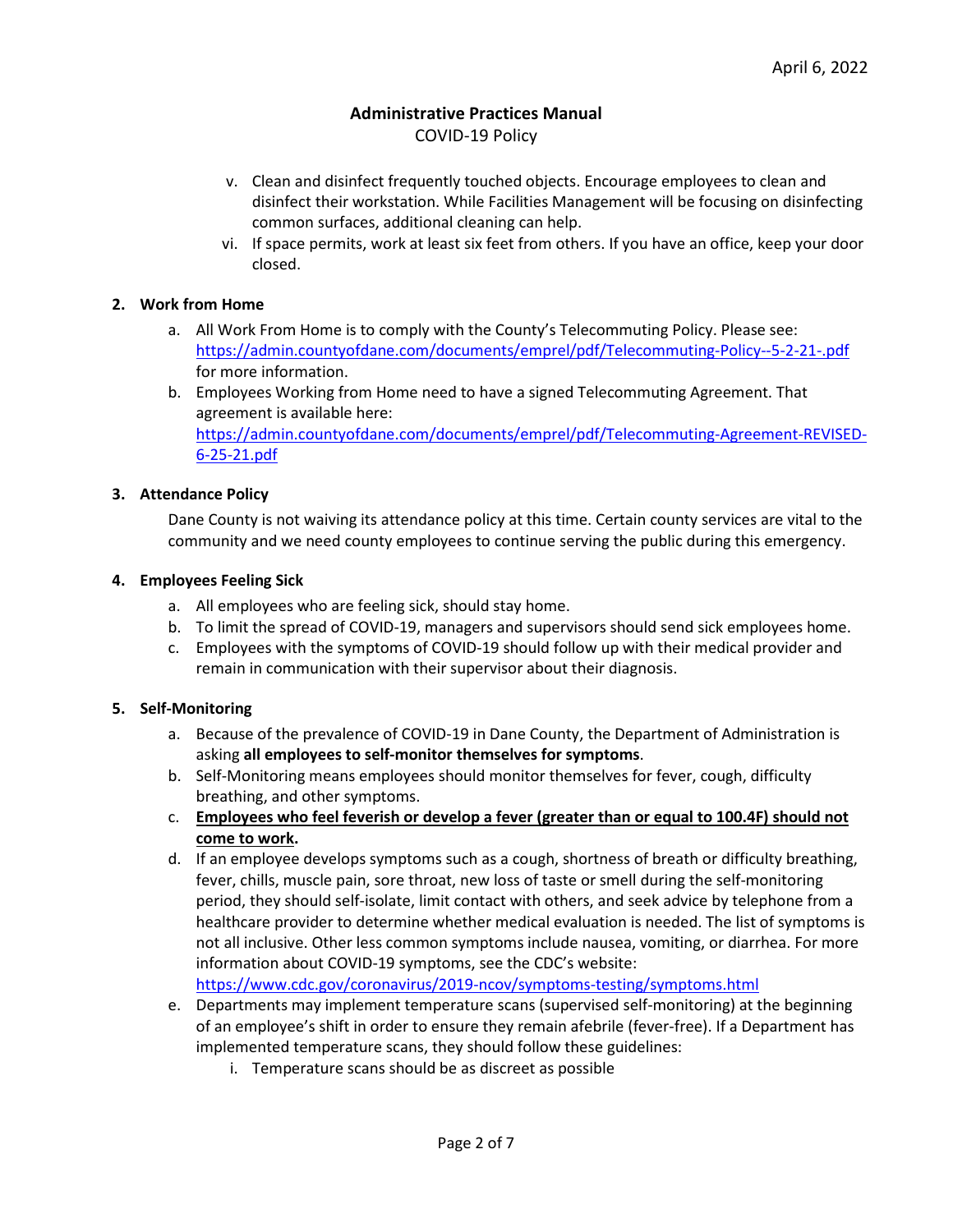- ii. Any record keeping should be placed in a separate medical file for the employee. Not in the Employee's official personnel file or any department records.
- iii. Any questions during the temperature scan should be strictly limited to asking about signs related to COVID-19 symptoms, such as shortness of breath, fever/chills, and coughs. No other general medical questions should be asked.

### <span id="page-2-0"></span>**6. Exposure**

- a. The following are exposure guidelines. Individual incidents may depart from these guidelines with direction from the Department of Administration or Public Health Madison & Dane County.
- b. Public Health Madison Dane County has developed detailed guidelines about what to do in different exposure incidents. Please see: [https://publichealthmdc.com/coronavirus/what-to-do](https://publichealthmdc.com/coronavirus/what-to-do-if-you-are-sick-or-possibly-exposed)[if-you-are-sick-or-possibly-exposed.](https://publichealthmdc.com/coronavirus/what-to-do-if-you-are-sick-or-possibly-exposed) These updated guidelines cover many different situations, but may not cover all situations. If you have questions about these scenarios, please contact Public Health Madison & Dane County and the Department of Administration.
- c. Because there is community spread in Dane County, **all employees are at-risk of being exposed to the virus**. This is why all employees are required to self-monitor at this time.
- d. If at any time the employee develops symptoms, they should report this to their supervisor and stay home, self-isolate, limit contact with others, and seek medical advice.
- e. Exposure defined: exposure results from a prolonged period (a cumulative total of 15 minutes) of close contact (less than 6 feet) with individual with a confirmed case of COVID-19.
- f. How to handle exposure incidents:
	- i. Individuals who meet one of the three criteria: (1) Fully vaccinated and received a booster dose; (2) Completed the primary vaccine series of Pfizer or Moderna within the last five months; or (3) Completed the primary vaccine series of J&J within the last 2 months should wear a mask around others for 10 days and seek a COVID test on day 5. If at any time the employee develops symptoms, they should report this to their supervisor and stay home, self-isolate, limit contact with others, and seek medical advice.
	- ii. Individuals who meet one of three criteria: (1) Completed the primary series of Moderna or Pfizer over five months ago and are NOT boosted; (2) Completed the primary series of J&J over 2 months ago and are NOT boosted; or (3) are unvaccinated should: stay home for 5 days. After that, individuals should wear a mask around others for 5 additional days. Individuals should seek a COVID test on day 5. If at any time the employee develops symptoms, they should report this to their supervisor and stay home, self-isolate, limit contact with others, and seek medical advice. A test is not required in order to return to work. However, certain departments may adopt a policy that requires a test upon return.
- g. Health care workers are not considered exposed and in need of quarantine if they have cared for a patient with COVID-19 while appropriately using PPE.
- h. Certain employment settings may find it difficult to exclude staff without creating a risk to public safety. Workers in public safety roles when exposed to COVID-19 should continue to work as long as the employee meets the following conditions:
	- i. The Employee remains asymptomatic. If the employee develops symptoms, then the employee should immediately notify their supervisor, stay home, self-isolate, limit contact with others, and seek appropriate medical attention.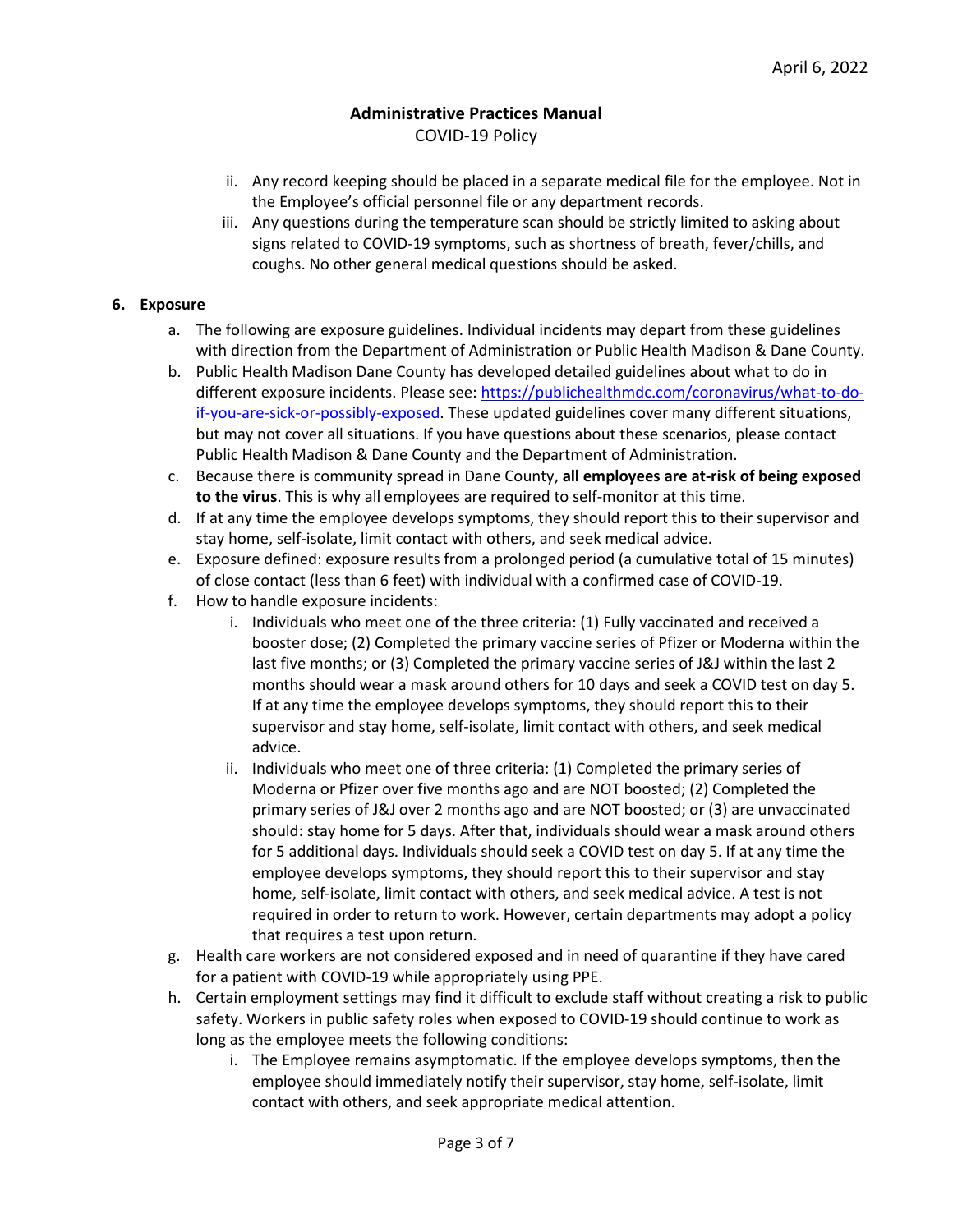- ii. The Department employing public safety employees conducts daily symptom monitoring.
- iii. The Department employing public safety employees follows appropriate infection control practices including: wearing a face covering, hand washing, disinfection of surfaces, and physical distancing to the greatest extent possible.
- iv. The following Dane County Departments are considered to be employing public safety workers:
	- 1. Sheriff's Office
	- 2. Medical Examiner's Office
	- 3. Badger Prairie Health Care Center
	- 4. Highway Department
	- 5. Public Safety Communications
	- 6. Juvenile Court Program
- i. Departments where employees would have close contact with individuals, should supply those employees with all appropriate and available personal protective equipment.
- j. Dane County has an obligation to notify employees that they may have been exposed to COVID-19. Dane County also must follow privacy protections.
	- i. Investigation of possible exposure of COVID-19 and notification to employees will occur if an employee is diagnosed/tested positive with COVID-19.
	- ii. Investigation and notification procedures: Managers/supervisors will investigate the employee's schedule to determine who the employee may have come into contact while infectious. Public Health Madison & Dane County defines infectious as the two days before the onset of symptoms or the two days before an asymptomatic employee tested positive and any day the employee may have worked while symptomatic or after testing positive. The manager/supervisor will notify those individuals that they may have been exposed to COVID-19. Managers/Supervisors will keep the identity of the individual with the virus private. Managers/supervisors with questions on how to conduct these investigations should contact Employee Relations.
	- iii. Employees should know that Dane County managers will be acting in lieu of Public Health Contact tracers in these investigations.
	- iv. Employees should know that Dane County managers will only notify individuals that have come in close contact with a confirmed or suspected case of COVID-19. If an employee has not had close contact with someone who has a confirmed case of COVID-19, then the employee will not receive a notification.
	- v. All employees are reminded that they are at risk of being exposed to COVID-19 at all times and should take proper precautions.
	- vi. Dane County does not engage in building-wide notifications.

### <span id="page-3-0"></span>**7. Testing Positive**

- a. If an employee tests positive for COVID-19, the Employee should immediately notify their supervisor. Employees should do this even if do not have symptoms.
- b. Employees who test positive for COVID-19 should isolate at home for 5 days. Employees should continue to wear a mask around others for 5 additional days.
- c. When an employee tests positive, Departments should conduct an exposure investigation as described in the section on Exposure.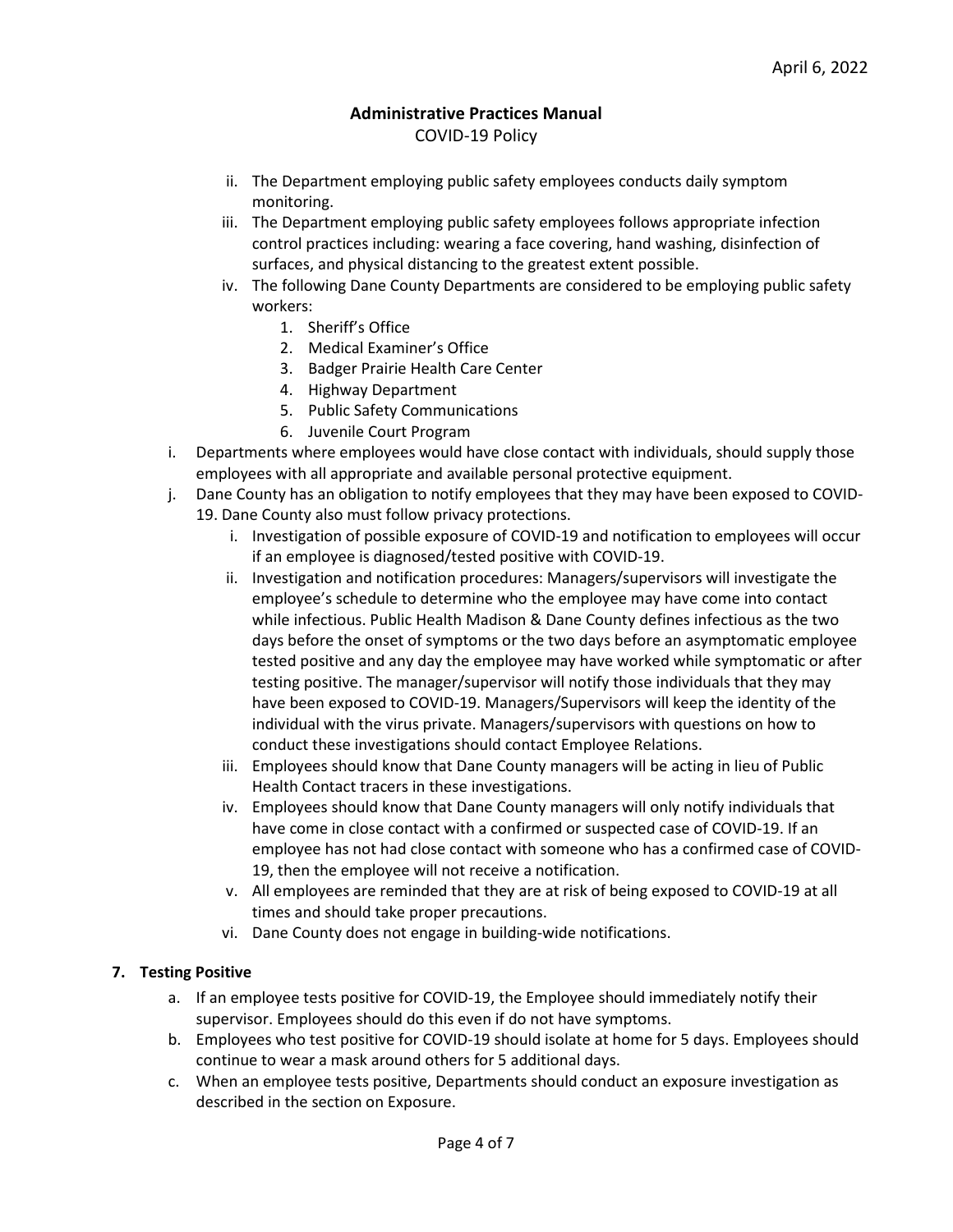## **Administrative Practices Manual**

COVID-19 Policy

d. Worker's Compensation provides benefits to employees who are injured at work or become ill due to a work-related activities. If you believe you have contracted COVID-19 at work, please call Dane County's paperless WC intake system at 888-515-1563 so we can assess your eligibility for WC benefits.

#### <span id="page-4-0"></span>**8. Return to Work Guidelines**

- a. Exposure Incidents. Employees who were exposed may return to work as long as:
	- i. The Employee has not developed symptoms of COVID-19
	- ii. The quarantine period has been completed as described in Exposure Section.
- b. Positive COVID Test: Employees should not return to work from a COVID-19 illness or a positive COVID Test until **ALL of the following have occurred:**
	- i. The employee has not had a fever for 24 hours without the use of fever reducing medications.
	- ii. Other symptoms (like cough or shortness of breath) have improved
	- iii. It has been at least five days since the employee first had symptoms.
- c. Employees who have COVID symptoms are encouraged to get tested. If an employee with symptoms does not get a test, the policy should be applied to the employee as if the employee tested positive.
- d. An employee with a COVID-19 illness does not need to receive a negative test in order to return to work. Public Health Madison & Dane County discourages the use of testing in order to return to work after a quarantine period.
- e. When an employee returns to work, the employee shall strictly adhere to the Mask Policy for an additional five days.

#### <span id="page-4-1"></span>**9. Vaccination or Testing Requirement**

- a. **Requirement.** All employees are required to present proof of being fully vaccinated against COVID-19. An employee shall be considered fully vaccinated: Two (2) weeks after their second dose in a 2-dose vaccine series for COVID-19 (such as Pfizer-BioNTech's or Moderna's vaccine) or two (2) weeks after their first dose in a single-dose vaccine series for COVID-19 (such as Johnson & Johnson's Janssen vaccine). If an employee does not do so, they must provide proof of a COVID-19 polymerase chain reaction (PCR) diagnostic test or an authorized rapid antigen test once per week. **All employees** must register their vaccination status on Connect2Dane.com – see item C for additional details about the process.
- b. **Deadlines**. Employees must present proof of being fully vaccinated no later than August 20, 2021. If an employee does not provide proof of their fully vaccinated status, they must provide proof of a COVID-19 test by August 23, 2021. Thereafter, such employees must provide proof of a test no later than Monday at 12:00 pm of each subsequent week.
- c. **Evidence of Being Fully Vaccinated**. All employees shall complete the COVID-19 Vaccination Status form on Connect2Dane [\(https://www.connect2dane.com/\)](https://www.connect2dane.com/) – under the Blue Employee Area at the bottom of the page. Please complete this form using Citrix. Using this form, employees will submit documentation to verify their vaccination status. Acceptable forms of documentation are: a digital photograph of their Centers for Disease Control and Prevention (CDC) COVID-19 vaccination record card, a screen shot of vaccination status information from the Wisconsin Immunization Registry or MyChart, a pdf document of the vaccination status information from the Wisconsin Immunization Registry or MyChart. When submitting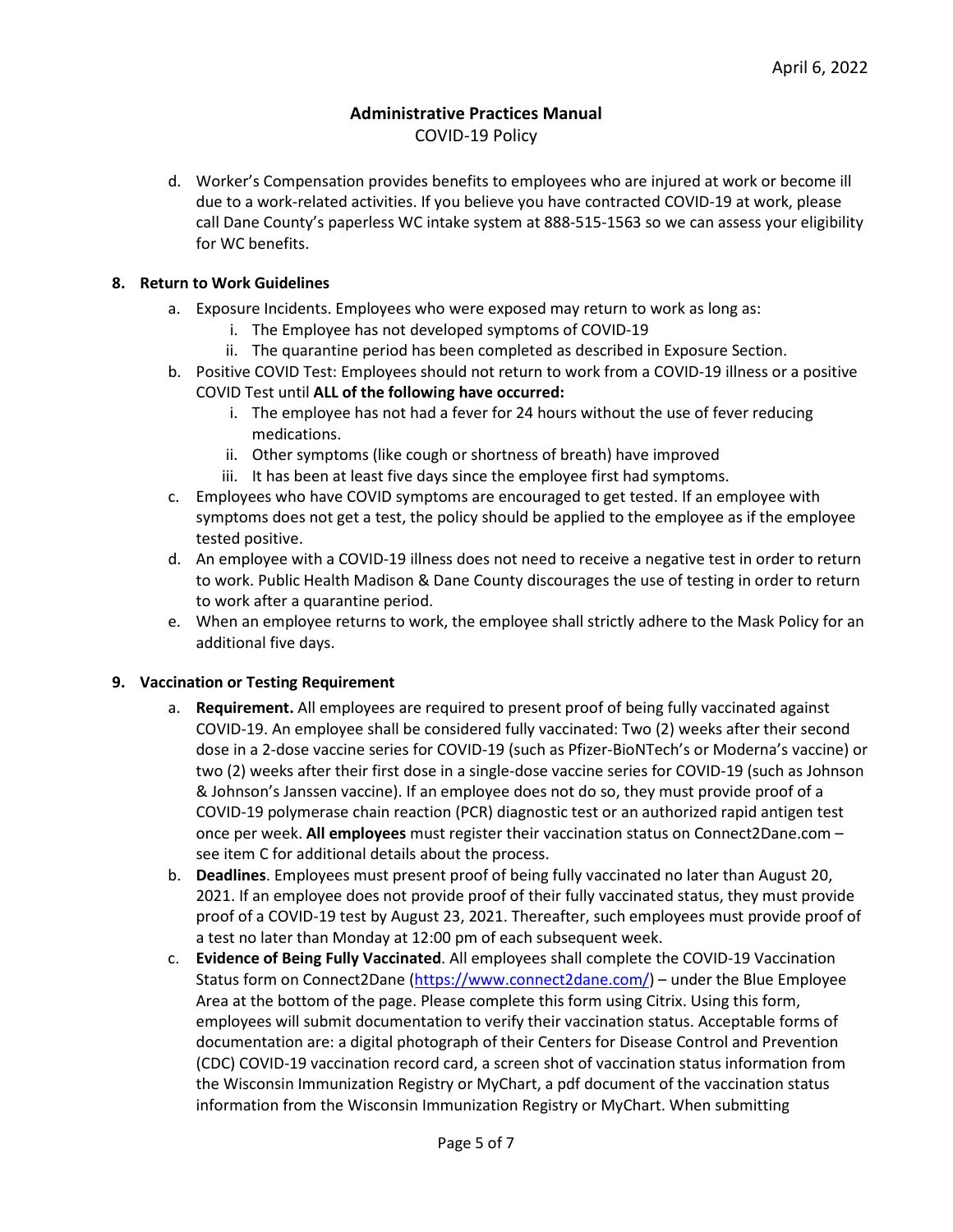information from the Wisconsin Immunization Registry or MyChart, employees should take care to avoid submitting other medical information. If photographs or screenshots are used, the image must contain the following information: the dates when COVID-19 vaccine doses were administered in a manner that is legible. If an employee has lost their vaccination record card, they can access their immunization records through the Wisconsin Immunization Registry (WIR) at the following web address[: https://www.dhfswir.org.](https://www.dhfswir.org/)

- d. **COVID-19 Test Results**. Employees must email their COVID-19 test results to their immediate supervisor, no later than 12pm each Monday. When submitting tests results, employees should take care to avoid submitting other medical information.
- e. **Acceptable COVID-19 Tests**.
	- i. A polymerase chain reaction (PCR)
	- ii. A Rapid Antigen Test.
- f. **Testing Documentation.** Employees who need to provide a COVID-19 test must obtain documentation that indicates the employee's name, the date the test was administered, the kind of test administered, the location of the test (if possible), and the test result. Employees using an at-home Rapid Antigen Test should use tests that are connected to a smartphone application and are capable of producing this documentation. Examples include, but are not limited to iHealth COVID-19 Rapid Antigen Test, BinaxNOW with the NAVICA App, BD Veritor At-Home COVID-19 Digital Test and the Scanwell App, On/Go COVID Self-Test, and Ellume COVID-19 Home test. Employees using Rapid Antigen Tests should take care to obtain tests that can produce sufficient documentation. Dane County is not responsible for employees who use the wrong product. Pictures of the rapid antigen tests are not acceptable.
- g. **Positive COVID-19 Test Results.** If an employee tests positive for COVID-19, they should immediately notify their supervisor, follow the instruction in this policy, and follow Public Health Madison Dane County guidelines found here: [https://www.publichealthmdc.com/coronavirus/what-to-do-if-you-are-sick-or-possibly](https://www.publichealthmdc.com/coronavirus/what-to-do-if-you-are-sick-or-possibly-exposed#positive)[exposed#positive](https://www.publichealthmdc.com/coronavirus/what-to-do-if-you-are-sick-or-possibly-exposed#positive)
- h. **Testing.** Supervisors are instructed to work with employees so that they can schedule a COVID-19 test on a weekly basis with minimal disruption. Employees are free to select any entity they prefer as long as they inform their supervisor of the address. Notwithstanding anything to the contrary in this policy, a department can direct its employees to use a test provided by the department to avoid any disruption to business operations. Employees must provide an official copy of the results to their supervisor. An email communicating the results of the test is not sufficient. Managers and Supervisors should keep the results of tests confidential and the tests results should be kept in a separate file. Any requests for an accommodation should be directed to Employee Relations.
- i. **Reports to Supervisors.** Information Management will develop a report to assist supervisors in identifying employees that have completed the vaccination status reporting process. Supervisors will be responsible for using this information and following up with staff that need to complete a test. This report will be available by August 20.
- j. Failure to follow this policy may result in disciplinary action, up to and including termination.
- k. A document describing how to record your vaccination status is available here: [https://admin.countyofdane.com/documents/PDF/COVID/How-to-Record-Your-Vaccine-](https://admin.countyofdane.com/documents/PDF/COVID/How-to-Record-Your-Vaccine-Status.pdf)[Status.pdf](https://admin.countyofdane.com/documents/PDF/COVID/How-to-Record-Your-Vaccine-Status.pdf)